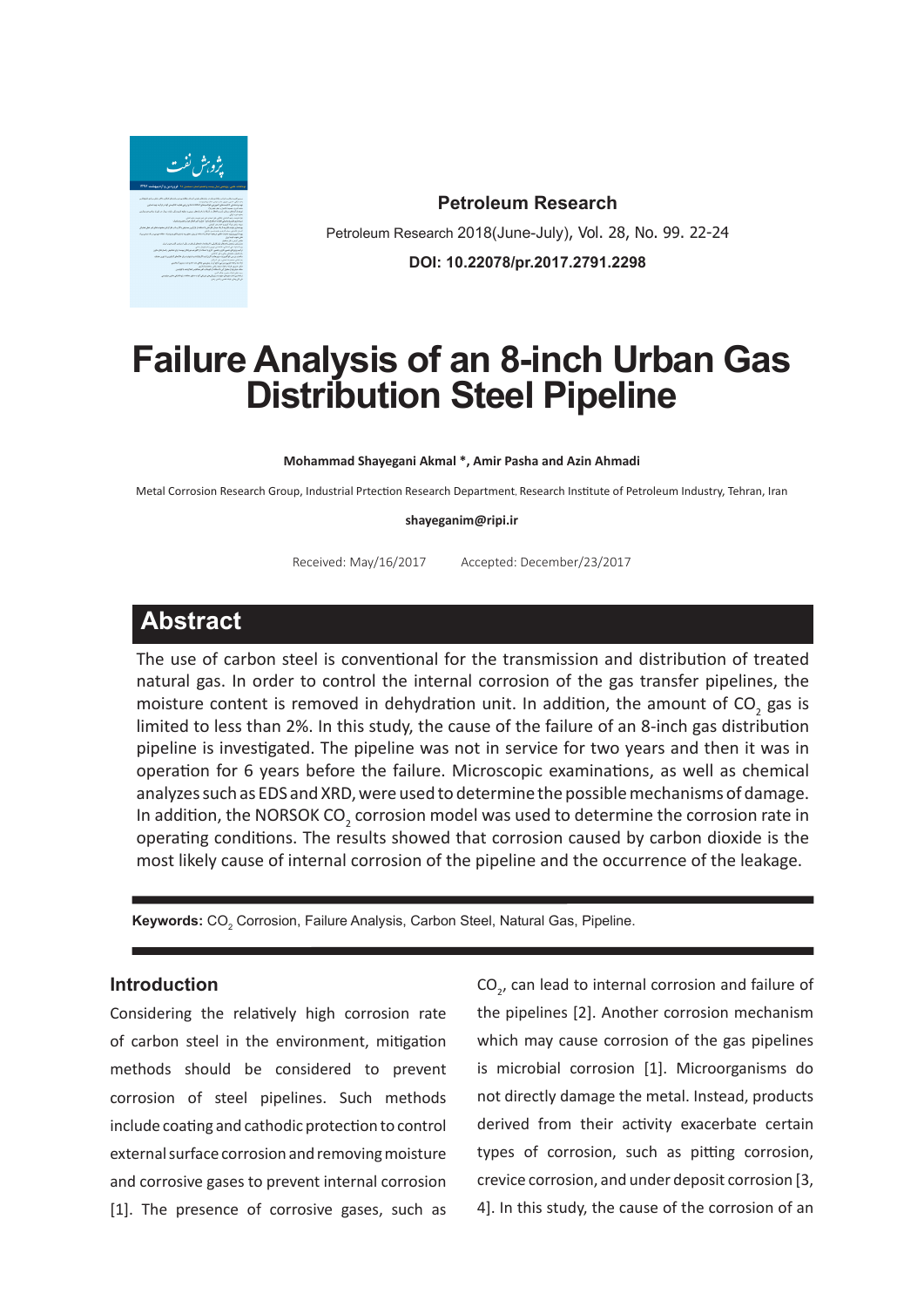8-inch gas distribution pipeline was investigated.

#### **Experimental Procedure**

In order to investigate the microstructure of the pipe material and to ensure the absence of microstructural defects, especially in the perforated area, samples of the tube were made at a cross-section near the perforation site. The chemical composition of the pipe material was determined using Spark Atomic Emission Spectrometry according to ASTM E415- 14 [5]. In order to determine the nature of the deposits formed on the inner surfaces of the pipe, these surfaces were evaluated in near-hole areas by using a scanning electron microscope (SEM) equipped with Field Emission Gun (FEG) and Energy Separation Spectroscopy (EDS). In addition, X-ray diffraction technique (XRD) was used to determine the main compounds present in the precipitate formed on the inner surface of the pipe.

#### **Discussion and Results**

The results of the 8-inch tubular chemical analysis are presented in Table 1. As can be seen from the results, the chemical composition of the pipe material conforms to API 5L Gr.B [6]. Figure 1 shows the hole created in the 8-inch tube. As can be seen, there are no corrosion effects on the external surface, and internal corrosion has been occurred. Figure 2 (a) shows the inner surface of the 8 inch pipe around the hole created. As can be seen, there are signs of localized corrosion, but only at one location, the hole has been created. In Figure 2 (b), the deposits formed on the inner surface of the pipe are shown. No significant tubercles were observed on the inner surface, especially in the lower position of the tube. The presence of such tubercles is an indication of the occurrence of microbial corrosion [7, 8].

| Elements                  | C    | Mn                                | P     |       | $V + Nb$ | V+Nb+Ti | Fe   |  |  |  |  |
|---------------------------|------|-----------------------------------|-------|-------|----------|---------|------|--|--|--|--|
| Pipe material             | 0.11 | 0.82                              | 0.014 | 0.010 | 0.009    | 0.018   | Bal. |  |  |  |  |
|                           | 0.26 | 1.2                               | 0.030 | 0.030 | 0.06     | 0.15    |      |  |  |  |  |
| API 5L-PSL1 Gr.B          | max  | max                               | max   | max   | max      | max     | Bal. |  |  |  |  |
|                           |      |                                   |       |       |          |         |      |  |  |  |  |
|                           |      |                                   |       |       |          |         |      |  |  |  |  |
| $A \sim 5$ 6 7<br>$\circ$ |      | 0, 10, 11, 12, 12, 14, 15, 17, 18 |       |       |          |         |      |  |  |  |  |

Table 1: Chemical composition of the pipe material and API 5L-PSL1 Gr.B requirement.

**Figure 1: The external surface of the 8-inch pipe, the pipe was perforated due to internal corrosion.**



**Figure 2: The internal surface of the 8-inch pipe (a) the hole formed and (b) no significant corrosion occurred under the deposit.**